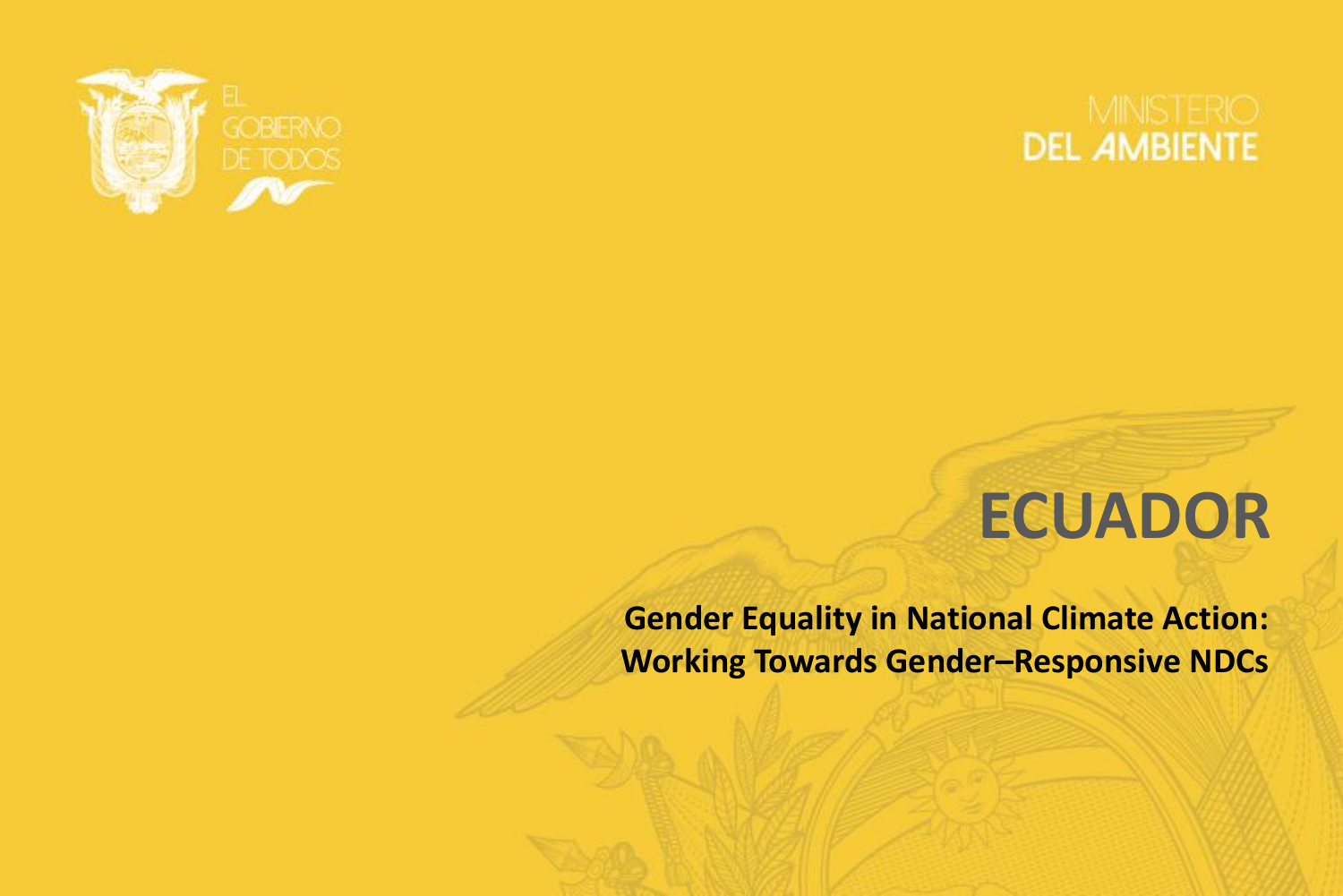# **WITH THE SUPPORT OF:**



#### IN CONTRIBUTION TO THE

**NDC WM PARTNERSHIP ACCELERATING CLIMATE AND DEVELOPMENT ACTION** 

#### Supported by:



based on a decision of the German Bundestag





Federal Ministry<br>for Economic Cooperation<br>and Development



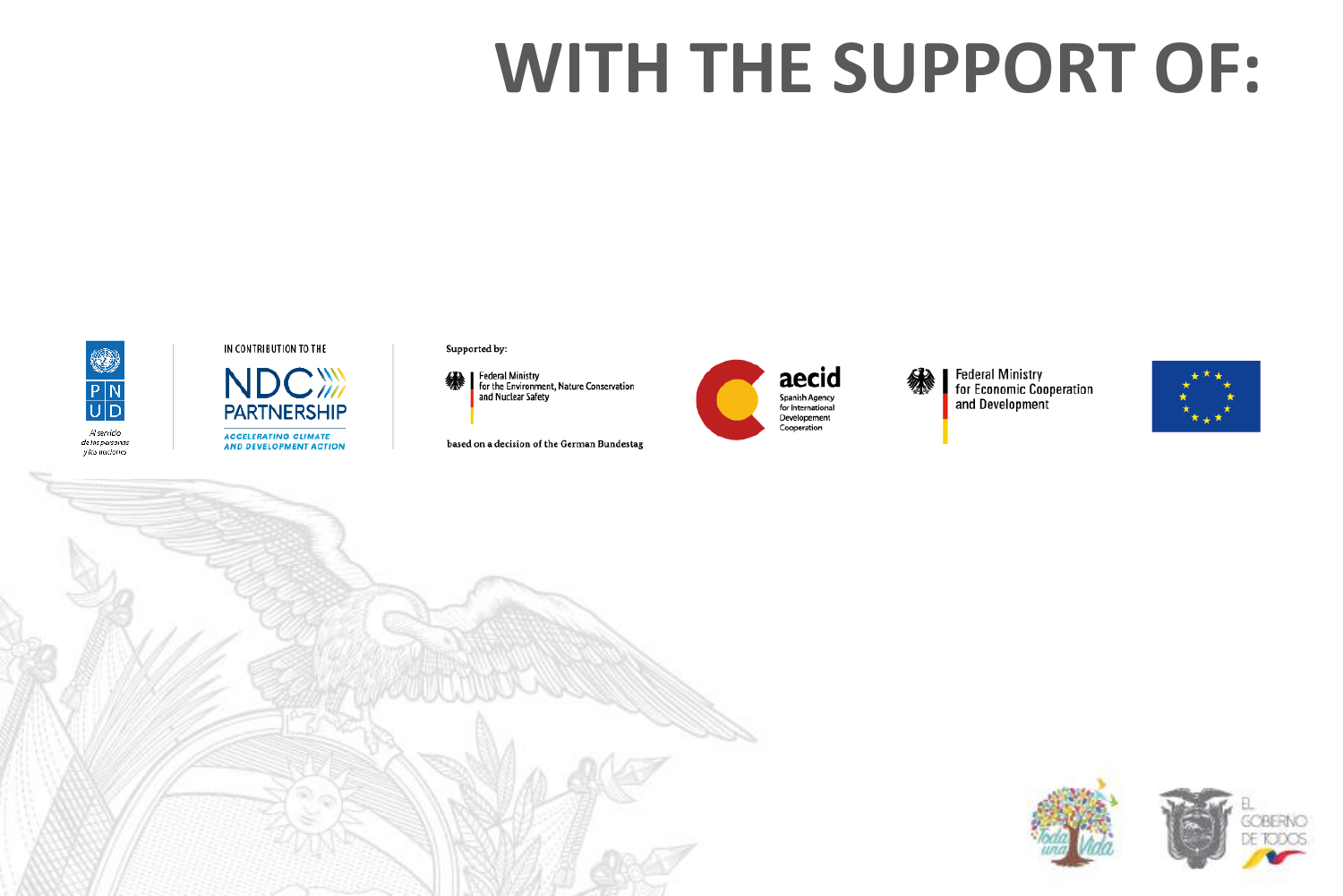## **NDC Gender Mainstreaming Framework**

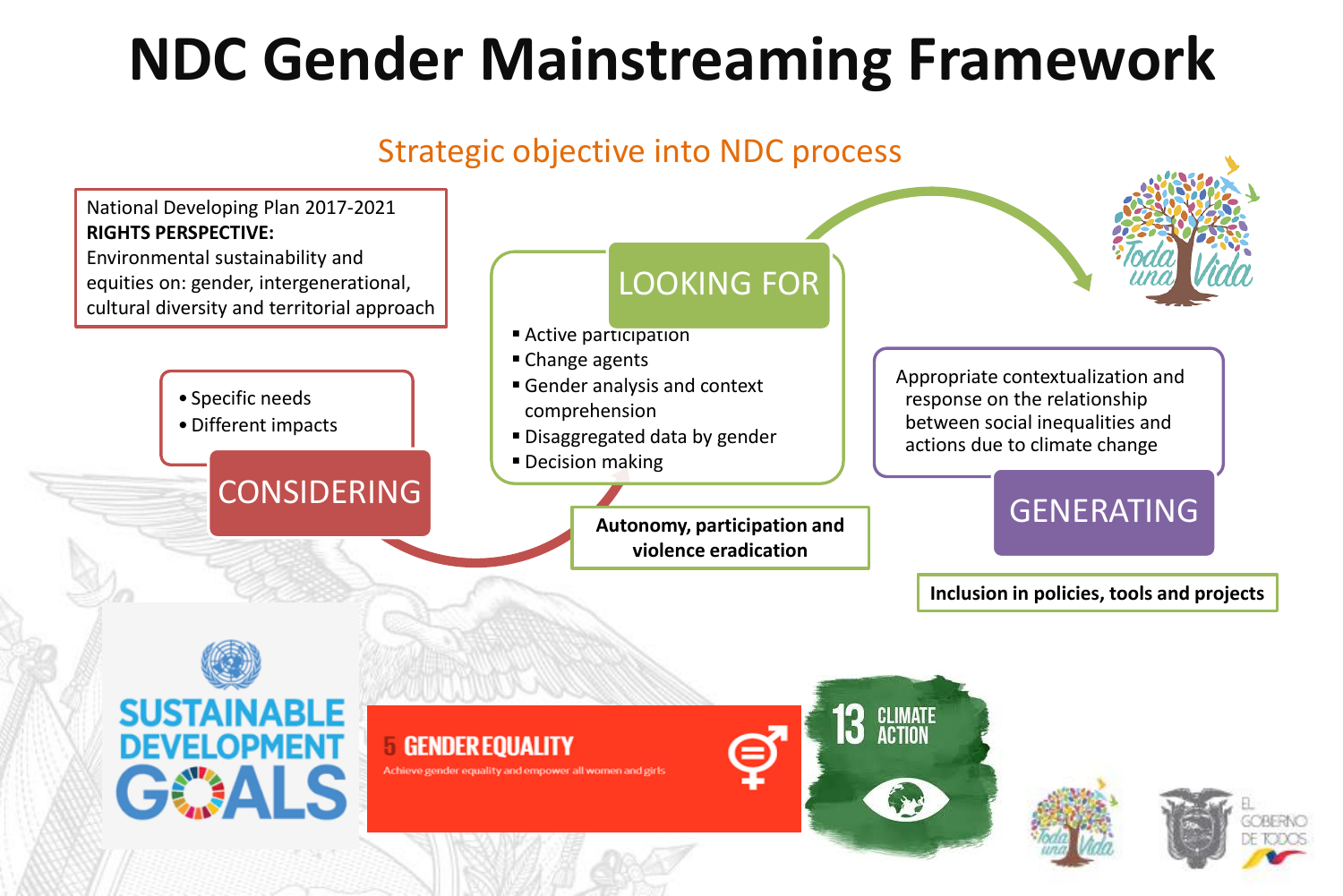## **Participatory process**

### **17 workshops**

Since June 2018 until December 2019 there were 17 participatory workshops for the Energy, Industrial Processes and Waste sectors

### **Actors**

More tan 600 actors from around 100 public and private sector, civil society, cooperation and academia. **Equal gender** 

**participation**

Hombres THE THE THE THE REAL PROPERTY

Mujeres 本本本本公会会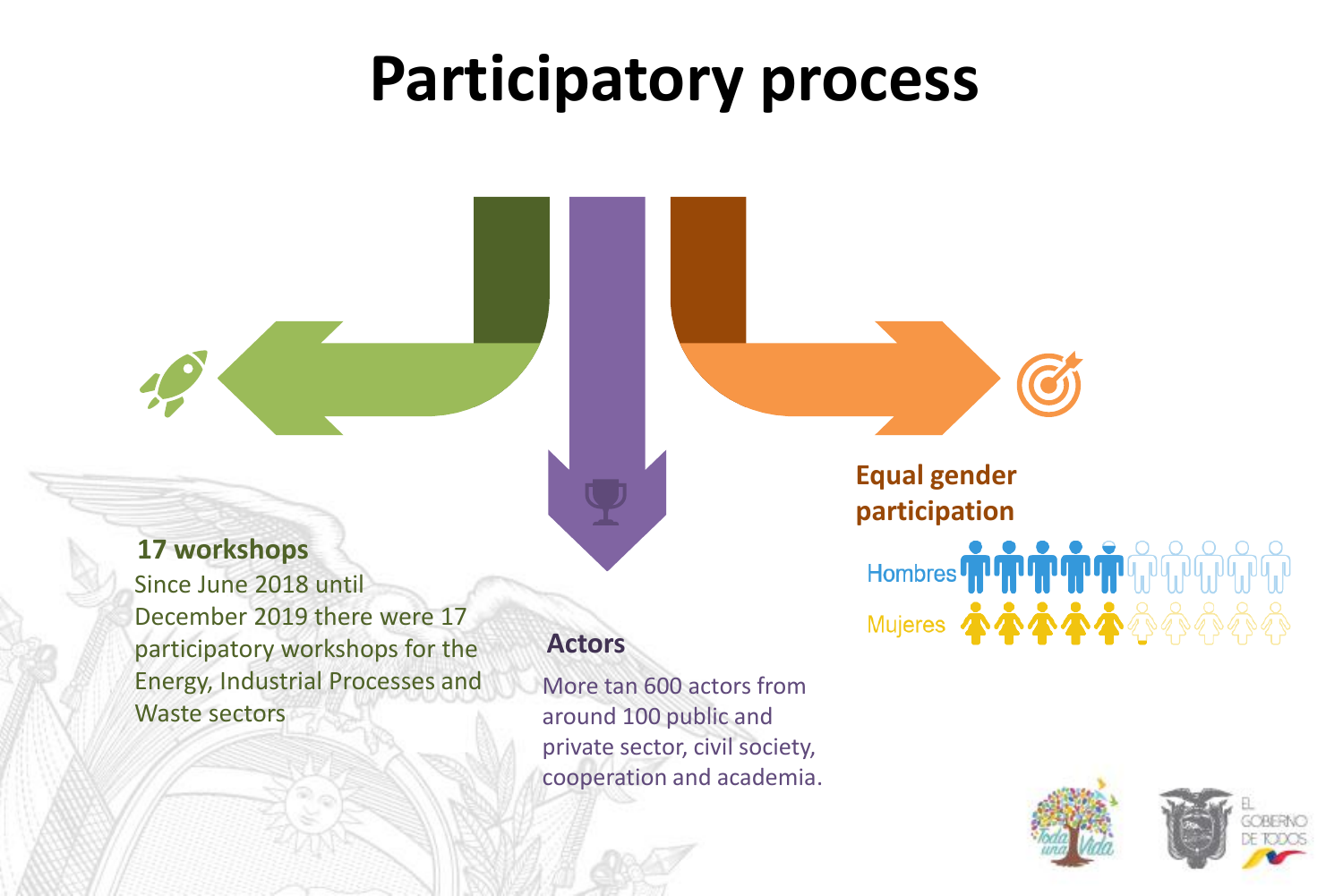## **Participatory process**

#### Presentación de la iniciativa en diapositivas







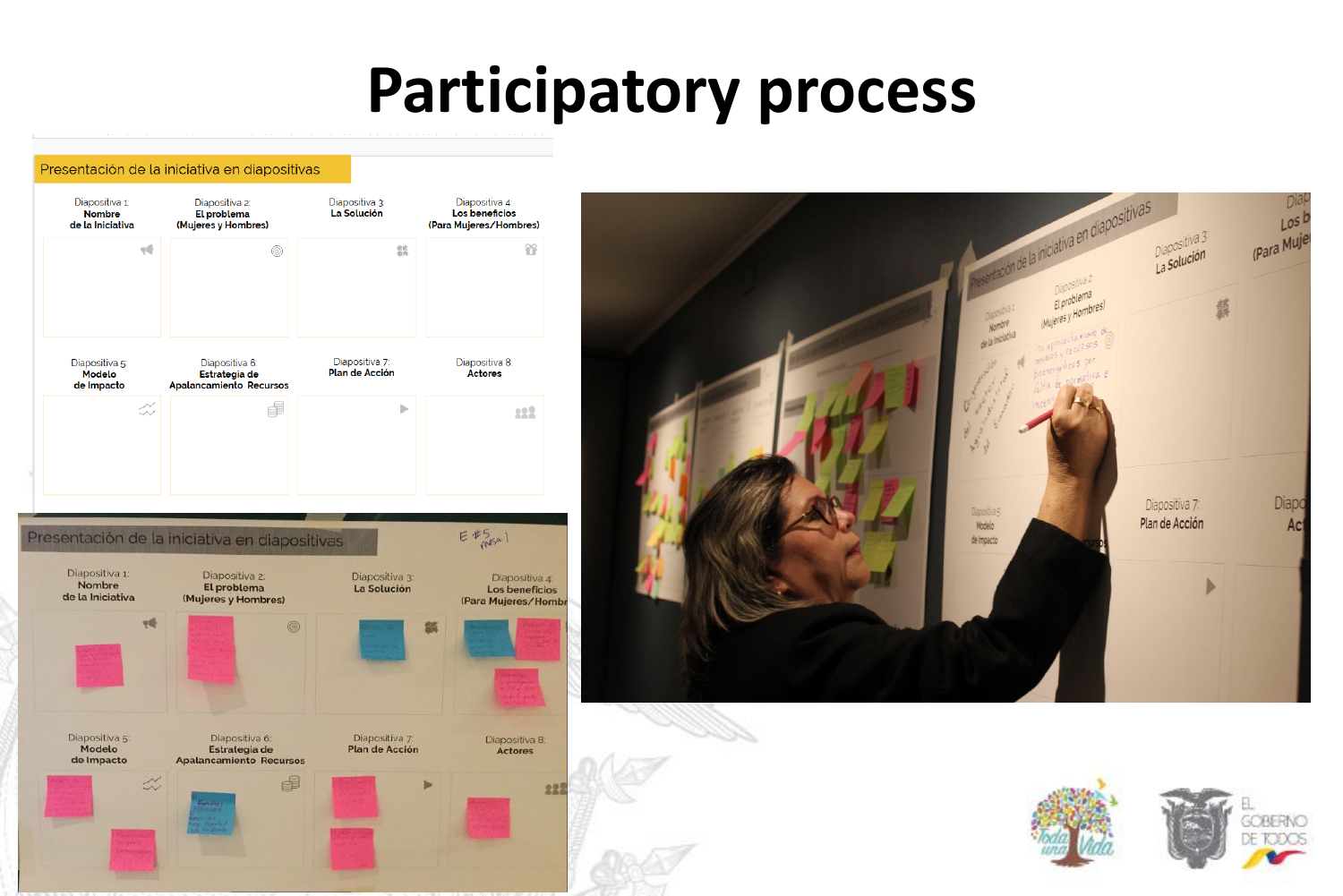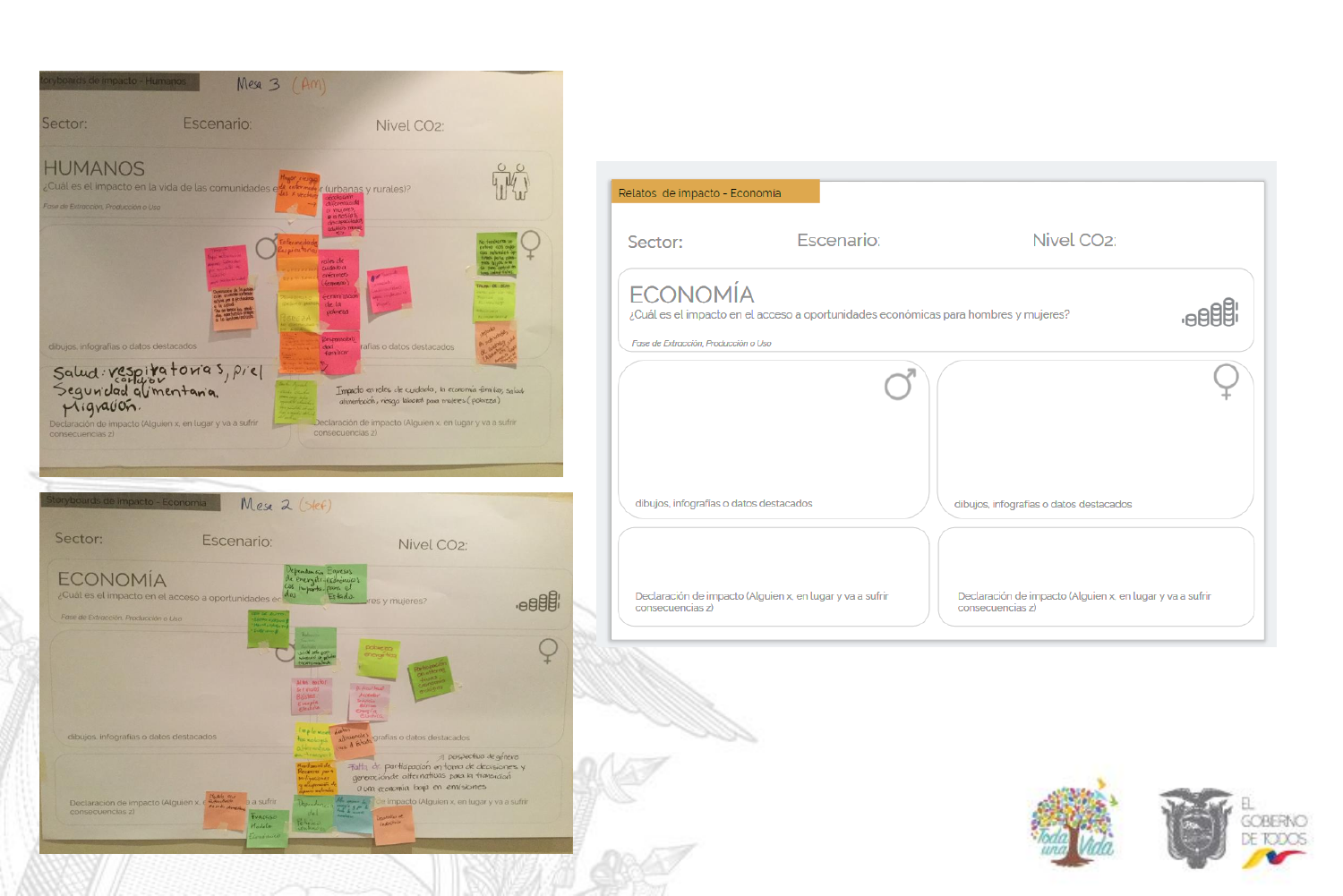# Gender inclusion in Ecuador NDC

The NDC was designed with gender mainstreaming, which implies preparation, development, implementation, monitoring and evaluation of policies and initiatives with the aim of promoting equality.

### **Mitigation:**

Within the 5 sectors prioritized in the NDC, the transversal axes of intersectionality, participation and the gender approach were applied.

It consider women and men approaches at all levels and sectors.

### **Adaptation:**

The gender mainstreaming was introduce during the formulation process of the sector prioritize in adaptation.

With this experience, the National Adaptation Plan seeks to build enabling conditions for the integration of climate risk into development planning within a gender perspective.

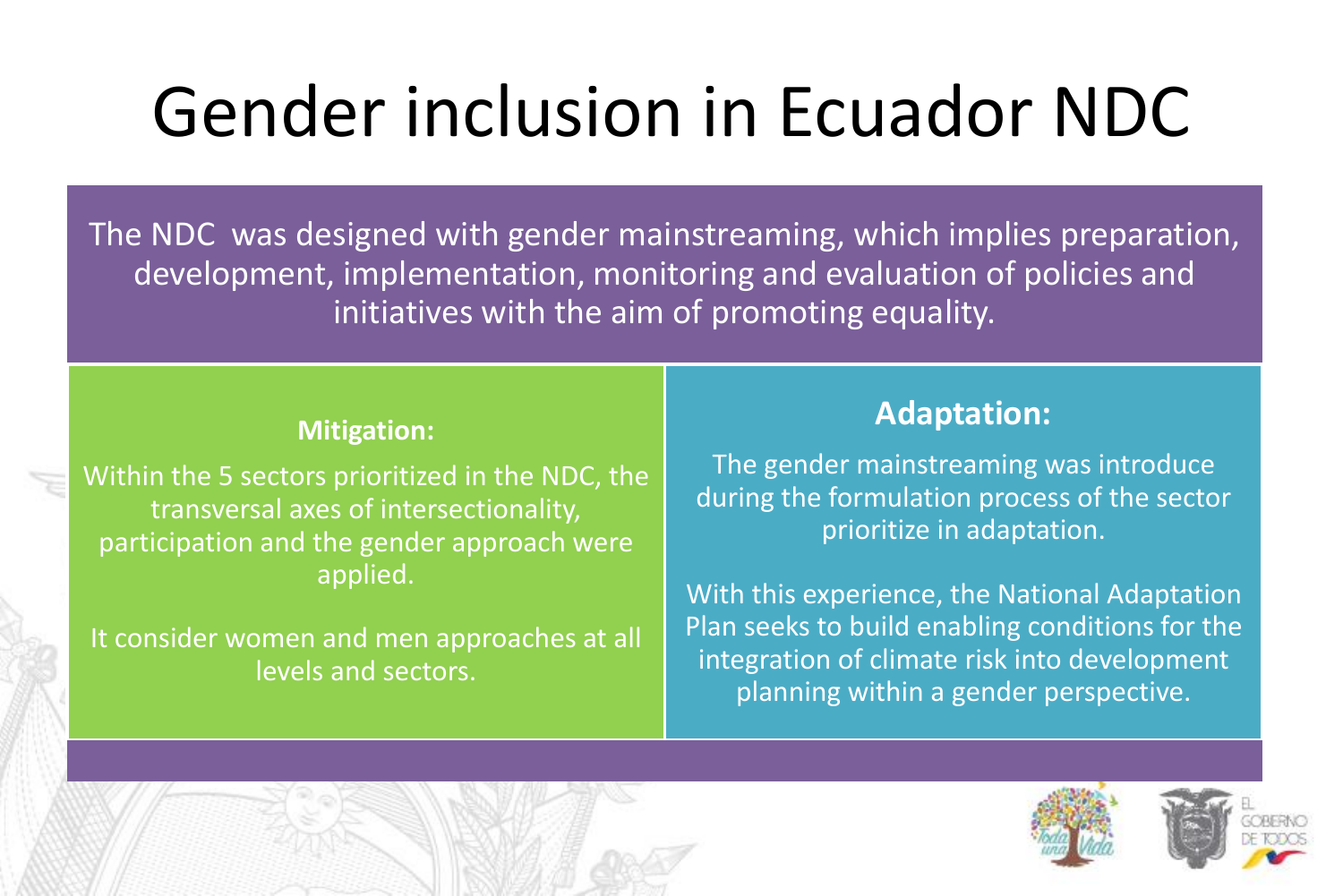### **GOVERNANCE/INSTITUTIONAL COORDINATION**

#### **Ecuador Interinstitutional Committee on Climate Change**

This committee is formed by 11 government institutions and its decisions have the approval of Presidency and Vice-presidency

### **Gender mechanism**

Institutional frameworks and coordination mechanisms already in place for gender responsive climate action (or possible options for coordination).

### **Territorial view**

**03**

**01**

All the political guidance approved by CICC is implemented in local governments through the Ecuadorian Municipal Association AME and Consortium of provincial governments CONGOPE



**02**